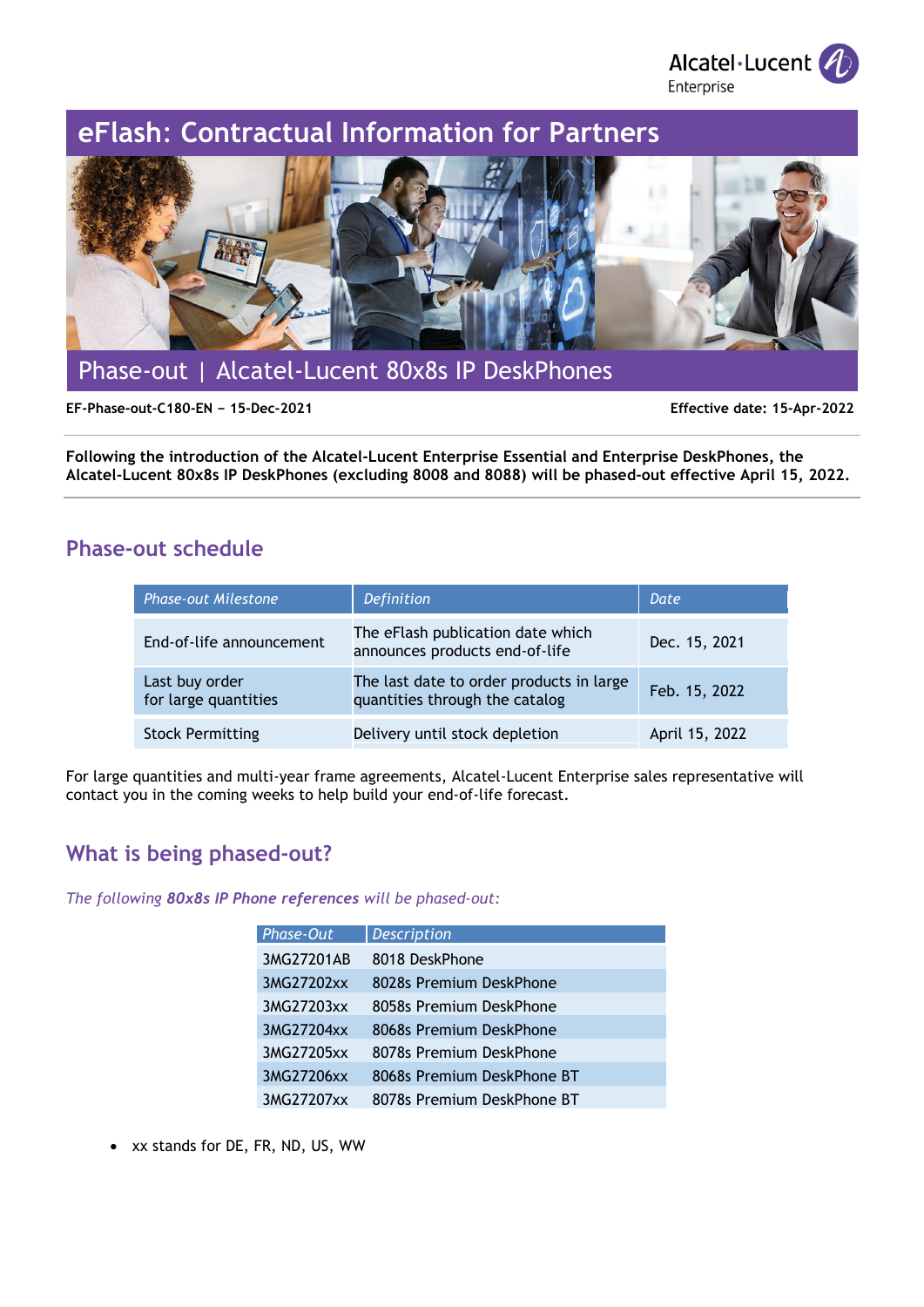

#### **EF-Phase-out-C180-EN − Effective date: 15-Apr-2022**

#### *The following 80x8s Cloud Edition SIP DeskPhone references will be phased-out:*

| Phase-Out  | <b>Description</b>                    |
|------------|---------------------------------------|
| 3MG27201CF | 8018 DeskPhone Cloud Edition          |
| 3MG27203CE | 8058s Premium DeskPhone Cloud Edition |
| 3MG27204CE | 8068s Premium DeskPhone Cloud Edition |
| 3MG27205CE | 8078s Premium DeskPhone Cloud Edition |

#### *The following 80x8s Accessories references will be phased-out:*

| Phase-Out                | <b>Description</b>                                                                                   |
|--------------------------|------------------------------------------------------------------------------------------------------|
| 3MG27105AC               | Premium Add-On Module s 10 KEYS                                                                      |
| 3MG27106AC               | Premium Add-On Module s 40 KEYS                                                                      |
| 3MG27107AC               | Premium Add-On Module s SMART                                                                        |
| 3MG27122AA               | Premium Add-on 40 clip                                                                               |
| 3MG27123AA               | Premium Smart Add-on clip                                                                            |
| 3MG27115AA<br>3MG27116AA | Premium Add on 10 key modules paper labels (x64)<br>Premium Add on 40 key modules paper labels (x50) |
| 3MG27208DE               | DeskPhone Magnetic Keyboard DE                                                                       |
| 3MG27208FR               | DeskPhone Magnetic Keyboard FR                                                                       |
| 3MG27208ND               | DeskPhone Magnetic Keyboard ND                                                                       |
| 3MG27208WW               | DeskPhone Magnetic Keyboard WW                                                                       |
| 3MG27210AA               | 8018/8019s Wall mounting kit                                                                         |
| 3MG27211AA               | 8018/8019s Customizable clip (x10)                                                                   |
| 3MG27216AA               | 8018/8019s Plastic foot (x10)                                                                        |
| 3MG27215AB               | 8018/8019s paper labels (x64)                                                                        |
| 3MG27222AA               | 8018/8019s paper labels + Cover kit (x10)                                                            |
| 3MG27110AA               | Premium Wall mounted kit                                                                             |
| 3MG27114AA               | 8028/8029 paper labels (x50)                                                                         |
| 3MG08019AA               | 80x8S SATA-RJ11 CABLE (x10)                                                                          |
| 3MG27124AA               | Pack of maintenance for Add-on module                                                                |

#### *The following Other Accessories references will be phased-out:*

| Phase-Out  | <b>Description</b>                        |
|------------|-------------------------------------------|
| 3MG27109-- | <b>Bluetooth Handset</b>                  |
| 3GV28041AB | Battery for Bluetooth Handset             |
| 3MG27032AA | Wide Band Comfort Handset                 |
| 3MG08005xx | 8001 Power supply 5V                      |
| 3MG08012AA | 8008 Standard Handset                     |
| 3MG08014AA | 8008 Plastic foot (x10)                   |
| 3GV27015AB | V24/CTI interface module                  |
| 3GV28047AD | <b>Plantronics HW510 Monaural Headset</b> |
| 3GV28048AD | <b>Plantronics HW520 Binaural headset</b> |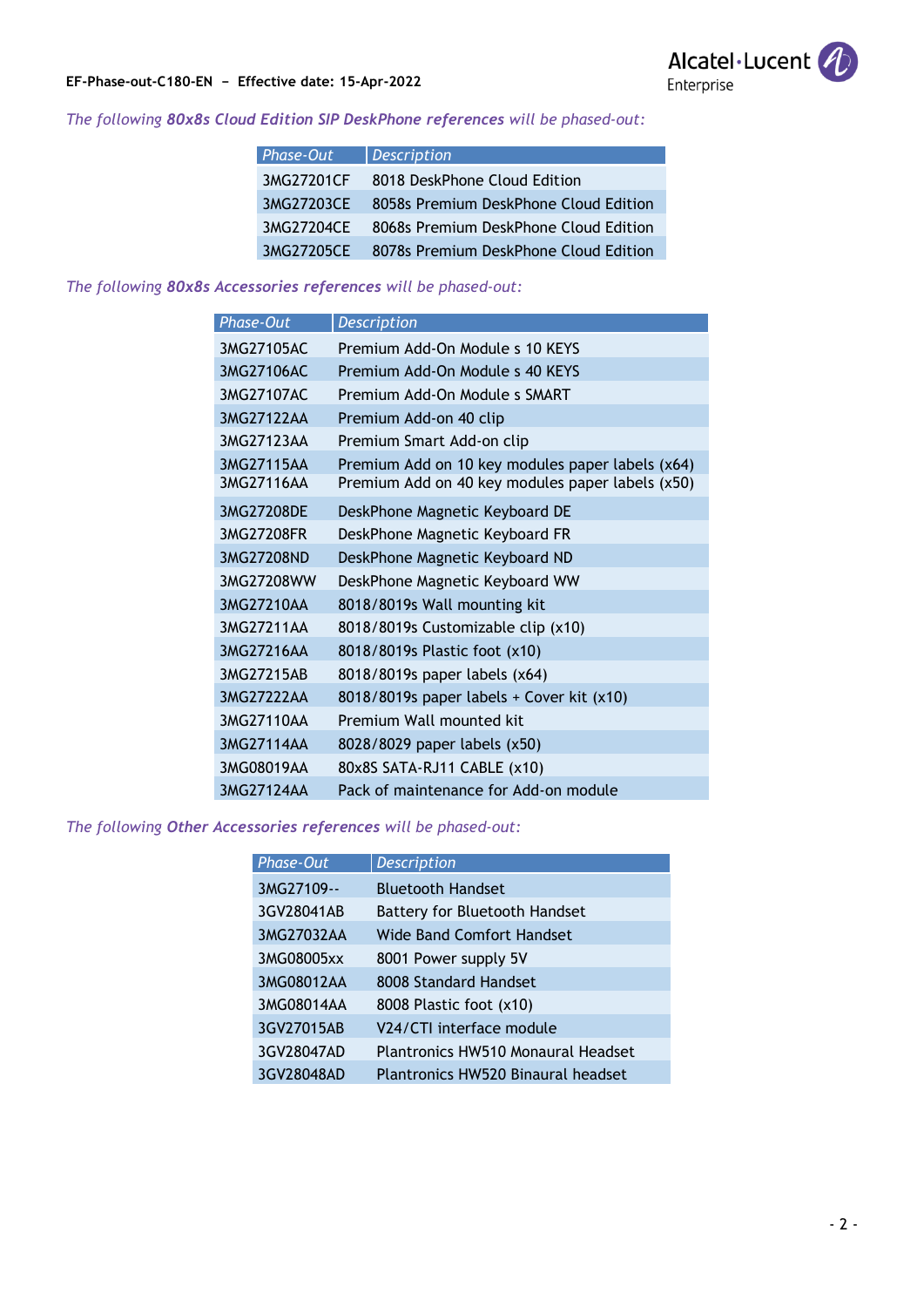



### **Replacement products**

Please refer to eFlash EF-Phase-in [C170](https://images.conversation.al-enterprise.com/Web/AlcatelLucent/%7Bf5ee4064-3509-4b7c-80c1-9822a0369301%7D_phase-in-OpenTouchSuiteMLE_H2_2021_Preview-EF-C170-EN-Final.pdf?utm_campaign=2021_Q3_WW_ExcEmbargo_NET_LOY_NLT_EML_BPNEWS_EF_Phase-in_C170&utm_medium=email&utm_source=Eloqua)[/C171.](https://images.conversation.al-enterprise.com/Web/AlcatelLucent/%7B2ae9041c-ce71-44e2-aea0-1b8588a64605%7D_phase-in-OpenTouchSuiteSMB_H2_2021_Preview-EF-C171-EN-Final.pdf?utm_campaign=2021_Q3_WW_ExcEmbargo_NET_LOY_NLT_EML_BPNEWS_EF_Phase-in_C171&utm_medium=email&utm_source=Eloqua)

Replacement of the 80x8s Cloud Edition SIP DeskPhones applies to Business Partners who have signed a Cloud Edition Distribution Addendum.

For a detailed status on product availability by country, please refer to the [Country Saleable Solutions List](https://myportal.al-enterprise.com/a4F5I000000YNkaUAG) document available on MyPortal. This document will be updated regularly with the latest available information.

*80x8s Replacement Products: New IP phones in the new Essential and Enterprise ranges:*

| <b>New Products</b> | <b>Description</b>              |
|---------------------|---------------------------------|
| 3ML37020AA          | ALE-20h Essential DeskPhone     |
| 3ML37020AB          | ALE-20 Essential DeskPhone      |
| 3ML37030AA          | ALE-30h Essential DeskPhone     |
| 3ML37310AA          | ALE-300 Enterprise DeskPhone    |
| 3ML37310AA          | ALE-300 Enterprise DeskPhone    |
| 3ML37410AA          | ALE-400 Enterprise DeskPhone    |
| 3ML37510AA          | ALE-500 Enterprise DeskPhone    |
| 3ML37420AA          | ALE-400 Enterprise DeskPhone BT |
| 3ML37520AA          | ALE-500 Enterprise DeskPhone BT |

*80x8s Cloud Edition SIP DeskPhones Replacement Products: New Myriad IP phones range:*

| <b>New Products</b> | Description              |
|---------------------|--------------------------|
| 3MK27001AA          | M <sub>3</sub> DeskPhone |
| 3MK27002AA          | M5 DeskPhone             |
| 3MK27003AA          | M7 DeskPhone             |

*80x8s Accessories Replacement Products: New IP phones accessories in the new Essential and Enterprise ranges:*

| <b>New Products</b> | <b>Description</b>                                                                                                 |
|---------------------|--------------------------------------------------------------------------------------------------------------------|
| 3ML37100FR          | ALE-100 Magnetic Alphabetic Keyboard AZERTY for ALE-300/ALE-400/ALE-500 Enterprise<br><b>DeskPhone</b>             |
| 3ML37100DW          | ALE-100 Magnetic Alphabetic Keyboard QWERTY-QWERTZ for ALE-300/ALE-400/<br>ALE-500 Enterprise DeskPhone            |
| 3ML27110AA          | ALE-110 Wall Mounting Kit for ALE-300/ALE-400/ALE-500 Enterprise DeskPhone                                         |
| 3ML37120AA          | ALE-120 Key Expansion Module 2 x 12 keys with blue LED, $2 \times 2.8$ " colour with backlight,<br>3 USB-C, 1 clip |
| 3ML27140AB          | ALE-140 DeskPhone Factory (Grey) Customization Kit (DeskPhone plastic tab, Handset<br>plastic tab, fabric)         |
| 3ML27140AC          | ALE-140 DeskPhone Azur (Blue) Customization Kit (DeskPhone plastic tab, Handset plastic<br>tab, fabric)            |
| 3ML27140AD          | ALE-140 DeskPhone Ruby (Red) Customization Kit (DeskPhone plastic tab, Handset plastic<br>tab, fabric)             |
| 3ML27140AH          | ALE-140 DeskPhone Neptune (Dark Blue) Customization Kit (DeskPhone plastic tab, Handset<br>plastic tab, fabric)    |
| 3ML27150AA          | ALE-150 SWB Corded Handset for ALE Enterprise DeskPhone                                                            |
| 3ML27160AA          | ALE-160 WB Cordless Bluetooth Handset for ALE Enterprise DeskPhone                                                 |
| 3ML37161AA          | 13300 - 3.7V 400mAh Battery Polymer Lithium-Ion for ALE-160 WB Cordless Handset                                    |
| 3ML27108AA          | ALE-108 Wireless Dual-Band WLAN (a, b, g, n, ac) - Bluetooth 5.0 Module                                            |
| 3ML37010FR          | ALE-10 Magnetic Alphabetic Keyboard AZERTY for ALE 30h Essential DeskPhone                                         |
| 3ML37010DW          | ALE-10 Magnetic Alphabetic Keyboard QWERTY - QWERTZ for ALE 30h Essential DeskPhone                                |
| 3MK27008AA          | Wall Mounting Kit for Mx/ALE-20/20h/30h DeskPhone                                                                  |
| 3ML37005AA          | ALE-20/20h/30h WB Corded Handset                                                                                   |